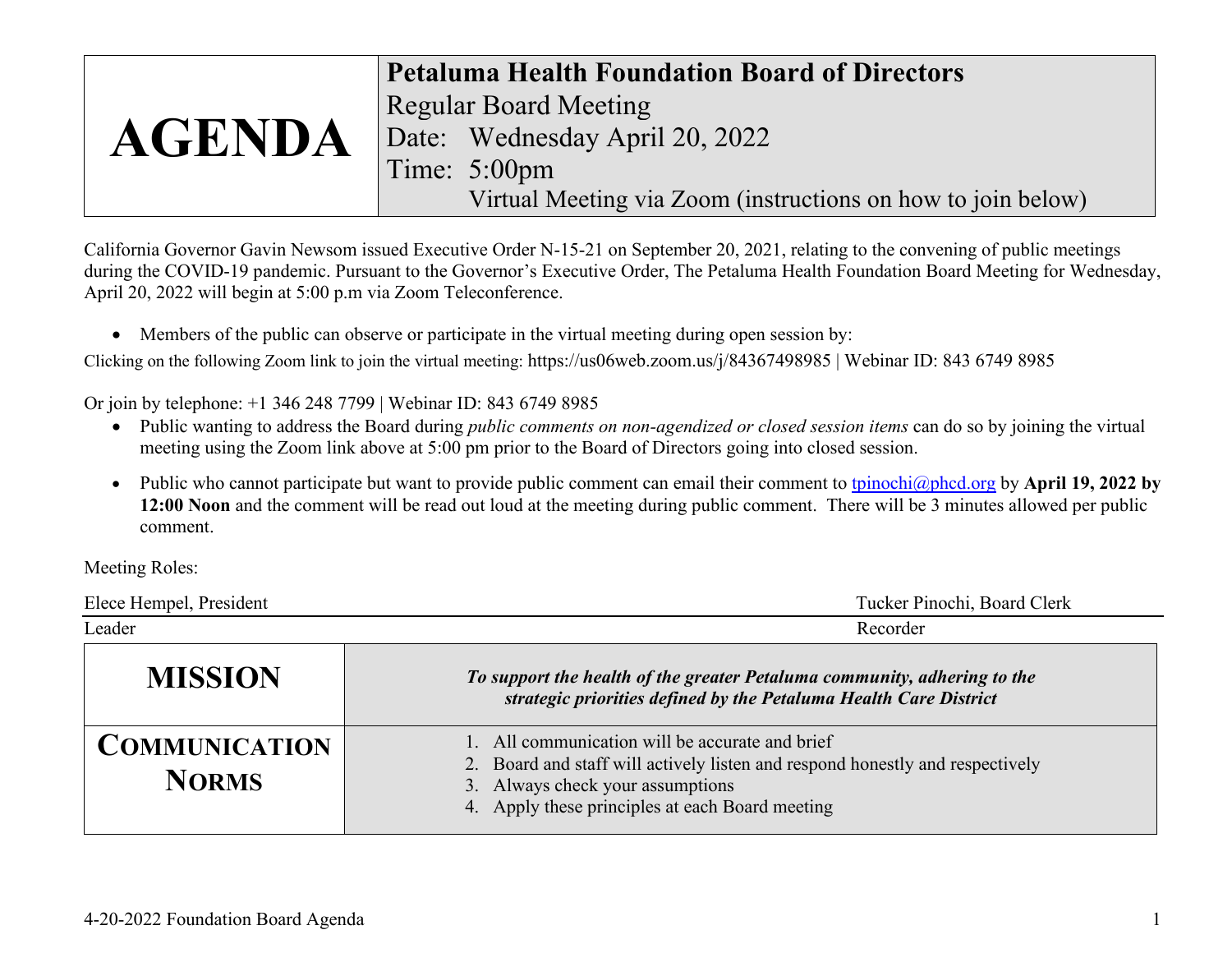The Board values public comments and wishes to convey that although Board members cannot discuss items that are not on the agenda, they listen carefully, appreciate, and value input from the public.

There are two opportunities to address the Board during the Board meeting. The first opportunity is during *Public Comments* where the public is invited to make comments on items that are not listed on the current agenda. Public comments are limited to 3 minutes per person. The Board is scheduled to receive no more than 15 minutes of public comments in total unless the Board approves a longer period. If more than three persons wish to address the Board on the same topic, they are encouraged to select a spokesperson. The Board does not take action or discuss items not appearing on the agenda.

The second opportunity for public input is before the Board discusses and takes action on a specific Agenda item. Board of Directors meetings are typically held on the third Wednesday of each month starting at 5:00 PM unless otherwise noticed. Copies of agendas and approved minutes are available on the PHCD website, [www.phcd.org.](http://www.phcd.org/)

| <b>AGENDA ITEM</b>                                                                                                                                                                                                                                                                                                                                                                                                                                                                  | <b>METHOD</b>          | <b>RESPONSIBILITY</b>                                                     |
|-------------------------------------------------------------------------------------------------------------------------------------------------------------------------------------------------------------------------------------------------------------------------------------------------------------------------------------------------------------------------------------------------------------------------------------------------------------------------------------|------------------------|---------------------------------------------------------------------------|
| 1. CALL TO ORDER<br>Roll Call<br>Timekeeper<br>Call for Conflict                                                                                                                                                                                                                                                                                                                                                                                                                    |                        | Elece Hempel,<br>President                                                |
| 2. CONSENT CALENDAR: The following items are considered routine and non-<br>controversial and will be enacted by one motion as recommended. At the request of the<br>Board of Directors, a specific item may be discussed and/or removed from the Consent<br>Calendar for separate action.<br>Approval of April 20, 2022 PHF Board Agenda<br>Approval of March 16, 2022 PHF Board Minutes<br>$\bullet$<br>Resolution #5-22: Gov. Code §54952(B) Authorizing Teleconference Meetings | Motion and Action      | Elece Hempel,<br>President                                                |
| 3. PUBLIC COMMENTS (non-agenda items)                                                                                                                                                                                                                                                                                                                                                                                                                                               | Informational          |                                                                           |
| <b>4. GENERATION HOUSING - HOUSING IS HEALTH PRESENTATION</b><br>Sponsorship Opportunity                                                                                                                                                                                                                                                                                                                                                                                            | Discussion /<br>Action | Jen Klose, J.D.<br><b>Executive Director</b><br><b>Generation Housing</b> |
| <b>Public Comments</b><br><b>5. BLUE ZONES ACTIVATE PETALUMA</b><br>Steering Committee Membership and Steering Committee Meeting 4/19/22                                                                                                                                                                                                                                                                                                                                            | Discussion /           | Ramona Faith,                                                             |
| Community Kick-Off Engagement May 17-19, 2022<br><b>Public Comments</b>                                                                                                                                                                                                                                                                                                                                                                                                             | Action                 | <b>CEO</b>                                                                |